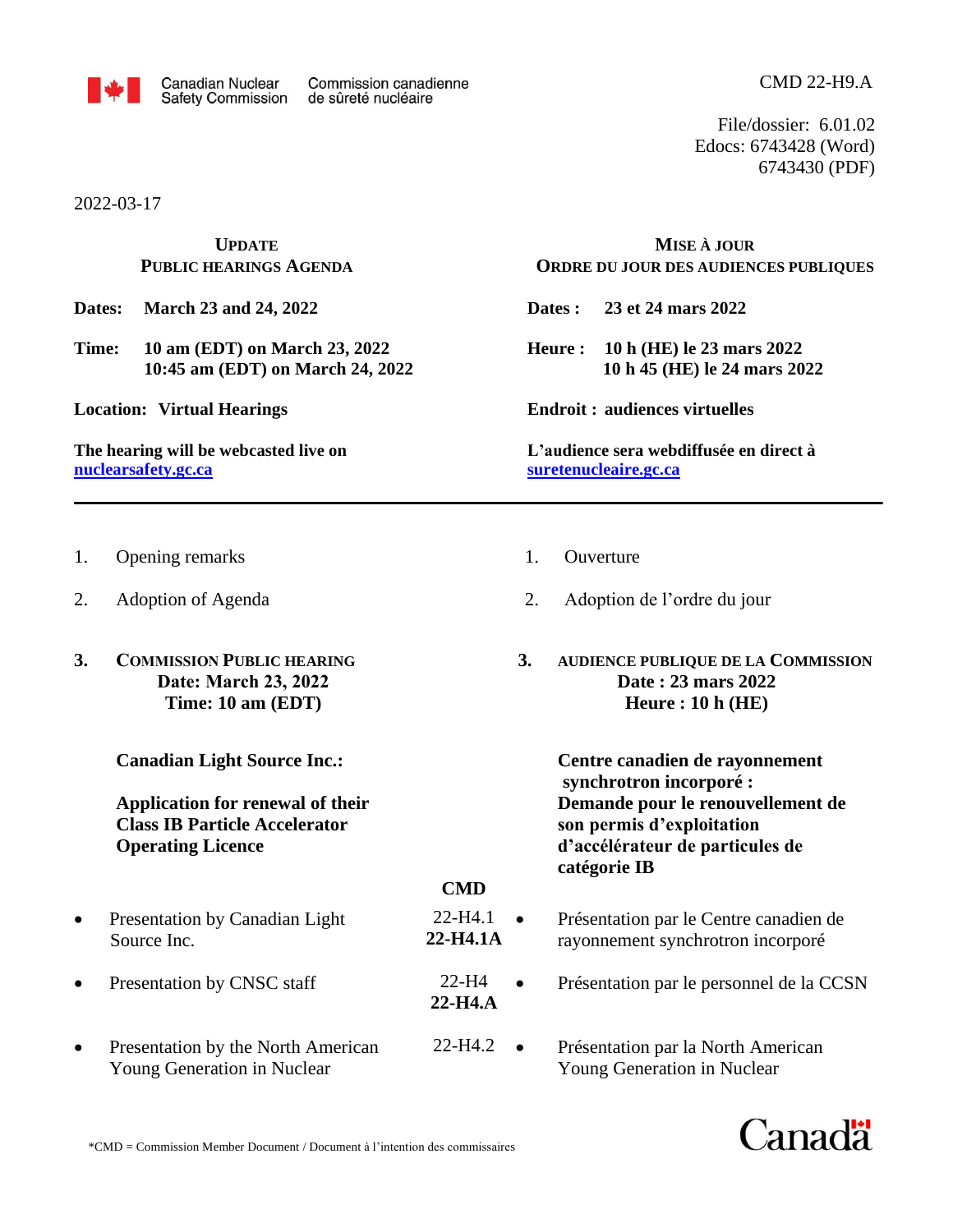| 4. | <b>COMMISSION PUBLIC HEARING</b><br>Date: March 23, 2022<br>Time: 1 pm (EDT)                                                          |                                                         | 4.        | AUDIENCE PUBLIQUE DE LA COMMISSION<br>Date: 23 mars 2022<br>Heure: $13h$ (HE)                                                                                          |
|----|---------------------------------------------------------------------------------------------------------------------------------------|---------------------------------------------------------|-----------|------------------------------------------------------------------------------------------------------------------------------------------------------------------------|
|    | <b>TRIUMF Accelerators Inc.:</b><br><b>Application for renewal of operating</b><br>licence for its particle accelerator<br>facilities |                                                         |           | <b>TRIUMF Accelerators Inc.:</b><br>Demande pour le renouvellement de<br>son permis d'exploitation pour ses<br>installations dotées d'un accélérateur<br>de particules |
|    |                                                                                                                                       | <b>CMD</b>                                              |           |                                                                                                                                                                        |
|    | Presentation by<br><b>TRIUMF</b> Accelerators Inc.                                                                                    | 22-H <sub>6.1</sub><br>22-H6.1A<br>22-H6.1B<br>22-H6.1C |           | Présentation par<br><b>TRIUMF</b> Accelerators Inc.                                                                                                                    |
|    | Presentation by CNSC staff                                                                                                            | $22-H6$<br>$22-H6.A$<br>22-H <sub>6</sub> .B            | $\bullet$ | Présentation par le personnel de la CCSN                                                                                                                               |
|    | Presentation by the North American<br>Young Generation in Nuclear                                                                     | 22-H6.3                                                 | $\bullet$ | Présentation par la North American<br>Young Generation in Nuclear                                                                                                      |
|    | Presentation by BWXT Medical Ltd.                                                                                                     | 22-H6.5                                                 | $\bullet$ | Présentation par BWXT Medical Ltd.                                                                                                                                     |
|    | Written submission from the<br>Sylvia Fedoruk Canadian Centre for<br>Nuclear Innovation Inc.                                          | 22-H6.2                                                 | $\bullet$ | Mémoire du Sylvia Fedoruk Canadian<br>Centre for Nuclear Innovation Inc.                                                                                               |
|    | Written submission from the<br>University of British Columbia                                                                         | 22-H6.4                                                 |           | Mémoire de l'Université de la<br>Colombie-Britannique                                                                                                                  |
|    | Written submission from the<br><b>McMaster University</b>                                                                             | 22-H6.6                                                 |           | Mémoire de<br>l'Université de McMaster                                                                                                                                 |
|    | Written submission from the<br><b>Canadian Nuclear Association</b>                                                                    | 22-H <sub>6.7</sub>                                     |           | Mémoire de l'Association<br>nucléaire canadienne                                                                                                                       |
|    | Written submission from the<br><b>BC Cancer Research Institute</b>                                                                    | 22-H6.8                                                 |           | Mémoire du BC Cancer<br><b>Research Institute</b>                                                                                                                      |
|    |                                                                                                                                       |                                                         |           |                                                                                                                                                                        |

**End of public hearings for March 23, 2022. The hearing on Cameco Corporation's application will begin at 10:45 am (EDT) on March 24, 2022**

**Fin des audiences publiques pour le 23 mars 2022. L'audience publique sur la demande de Cameco Corporation débutera à 10 h 45 (HE) le 24 mars 2022**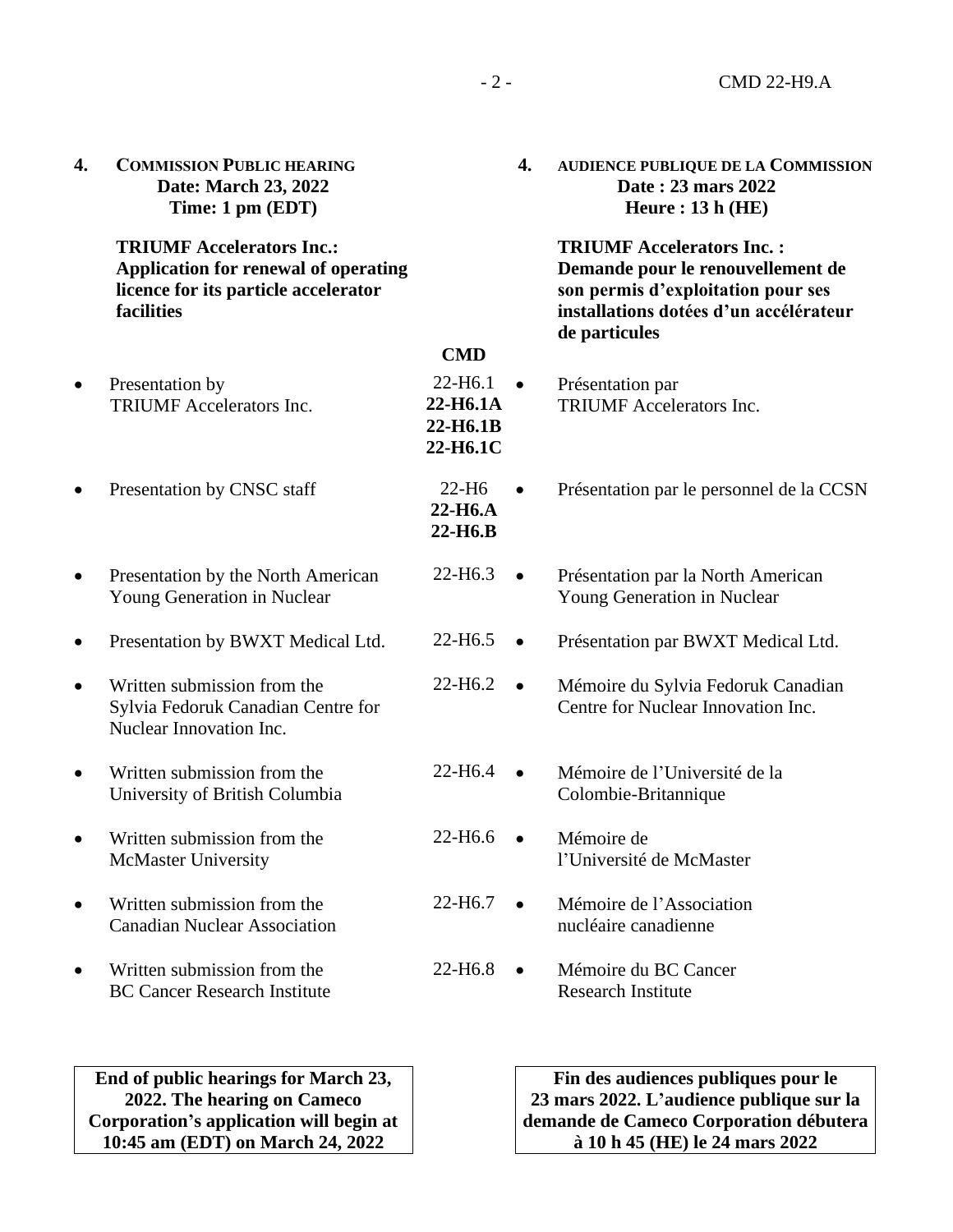| 5.        | <b>COMMISSION PUBLIC HEARING</b><br>Date: March 24, 2022<br>Time: 10:45 am (EDT)                                                                         |                                   | 5.        | <b>AUDIENCE PUBLIQUE DE LA COMMISSION</b><br>Date: 24 mars 2022<br><b>Heure: 10 h 45 (HE)</b>                                                                  |  |
|-----------|----------------------------------------------------------------------------------------------------------------------------------------------------------|-----------------------------------|-----------|----------------------------------------------------------------------------------------------------------------------------------------------------------------|--|
|           | <b>Cameco Corporation:</b><br>Application to amend its licence to<br>allow release of 18 Beaverlodge<br><b>Project properties from CNSC</b><br>licensing |                                   |           | <b>Cameco Corporation:</b><br>Demande de modification du permis de<br>Cameco visant à retirer 18 propriétés<br>du projet Beaverlodge du contrôle de<br>la CCSN |  |
|           |                                                                                                                                                          | <b>CMD</b>                        |           |                                                                                                                                                                |  |
|           | Presentation by Cameco Corporation                                                                                                                       | 22-H5.1<br>22-H5.1B<br>22-H5.1C   |           | Présentation par Cameco Corporation                                                                                                                            |  |
|           | Presentation by CNSC staff                                                                                                                               | $22-H5$<br>$22-H5.B$              |           | Présentation par le personnel de la CCSN                                                                                                                       |  |
|           | Presentation by the Ya'thi Nene Land<br>and Resource Office                                                                                              | 22-H5.15<br>22-H5.15B             |           | Présentation par le Bureau des terres et<br>des ressources de Ya'thi Néné                                                                                      |  |
|           | Presentation by Victor Fern                                                                                                                              | $22-H5.10$ $\bullet$<br>22-H5.10A |           | Présentation par Victor Fern                                                                                                                                   |  |
|           | Presentation by the Métis Nation<br>of Saskatchewan                                                                                                      | 22-H5.11<br>22-H5.11A             |           | Présentation par la Nation métisse<br>de la Saskatchewan                                                                                                       |  |
|           | Presentation by the Athabasca<br>Chipewyan First Nation                                                                                                  | 22-H5.13                          | $\bullet$ | Présentation par la Première Nation des<br>Chipewyan d'Athabasca                                                                                               |  |
|           | Presentation by the<br>Northern Saskatchewan Environmental<br><b>Quality Committee</b>                                                                   | 22-H5.12                          |           | Présentation par le<br>Northern Saskatchewan Environmental<br><b>Quality Committee</b>                                                                         |  |
| $\bullet$ | Presentation by the Athabasca<br>Joint Engagement and Environmental<br>Subcommittee                                                                      | 22-H5.14                          |           | Présentation par l'Athabasca Joint<br><b>Engagement and Environmental</b><br>Subcommittee                                                                      |  |
|           | Written submission from the<br><b>Canadian Nuclear Association</b>                                                                                       | 22-H <sub>5.2</sub>               | $\bullet$ | Mémoire de l'Association<br>nucléaire canadienne                                                                                                               |  |
|           | Written submission from the<br>Saskatchewan Mining Association                                                                                           | $22-H5.3$                         |           | Mémoire de la<br><b>Saskatchewan Mining Association</b>                                                                                                        |  |
|           | Written submission from<br>Kevin Lewandoski                                                                                                              | 22-H <sub>5.4</sub>               | $\bullet$ | Mémoire de<br>Kevin Lewandoski                                                                                                                                 |  |